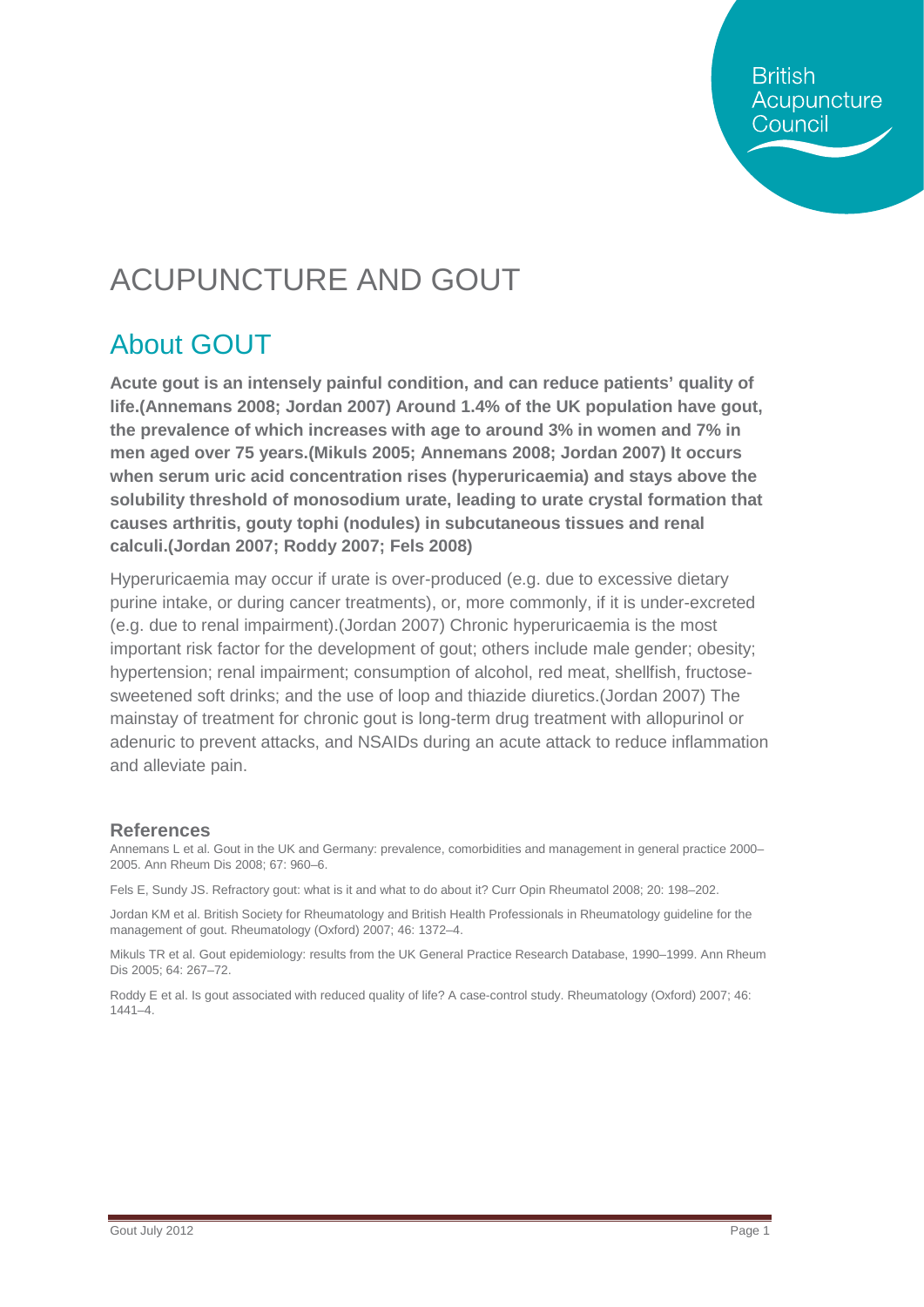### How acupuncture can help

This Factsheet focuses on the evidence for acupuncture in the treatment of gout.

Overall, very little research has been published on the effects of acupuncture in patients with gout. There are no systematic reviews looking at acupuncture for gout, but there are a few randomised controlled trials. These have found: acupuncture combined with infrared irradiation is more effective in acute gouty arthritis than indomethacin, and provides a significant analgesic effect, while not reducing liver function (Zhou 2011); surround needling therapy is more effective and safer than allopurinol for the treatment of acute gouty arthritis (Xie 2009); electroacupuncture combined with local blocking (Liu 2008) or point-injection (Zou 2007) is an effective method for treating acute gouty arthritis, and can decrease blood uric acid levels; electroacupuncture has a better treatment effect than either allopurinol or probenecid, and there are no harmful effects on renal function in the treatment of patients with gout and renal insufficiency (Xie 2007); electroacupuncture is an effective treatment for acute gouty arthritis, and low frequency (2 Hz) electroacupuncture is more effective than higher frequencies (Zou 2006); and, acupuncture may exert good therapeutic effects on early gout complicated with renal damage (Ma 2004). Thus the evidence so far indicates acupuncture to be more effective than medication and without serious side effects. However, all of the trials are from one country (China) and, with no systematic reviews, the quality of the research has not been closely scrutinised.

In general, acupuncture is believed to stimulate the nervous system and cause the release of neurochemical messenger molecules. The resulting biochemical changes influence the body's homeostatic mechanisms, thus promoting physical and emotional well-being. Stimulation of certain acupuncture points has been shown to affect areas of the brain that are known to reduce sensitivity to pain and stress (Hui 2010) It has also be shown to reduce inflammation, by promoting release of vascular and immunomodulatory factors.(Zijlstra 2003; Kavoussi 2007)

Research has shown that acupuncture treatment may help relieve pain and prevent acute attacks of gout by:

- Reducing the production of uric acid and promoting its excretion (Xie 2007);
- Restoring the various metabolic pathways that are disturbed in individuals with gout.(Wen 2011);
- Reducing inflammation, by promoting release of vascular and immunomodulatory factors (Zijlstra 2003; Kavoussi 2007);
- Increasing local microcirculation (Komori 2009):
- Acting on areas of the brain known to reduce sensitivity to pain and stress, as well as promoting relaxation and deactivating the 'analytical' brain, which is responsible for anxiety and worry (Hui 2010; Hui 2009);
- Increasing the release of adenosine, which has antinociceptive properties (Goldman 2010).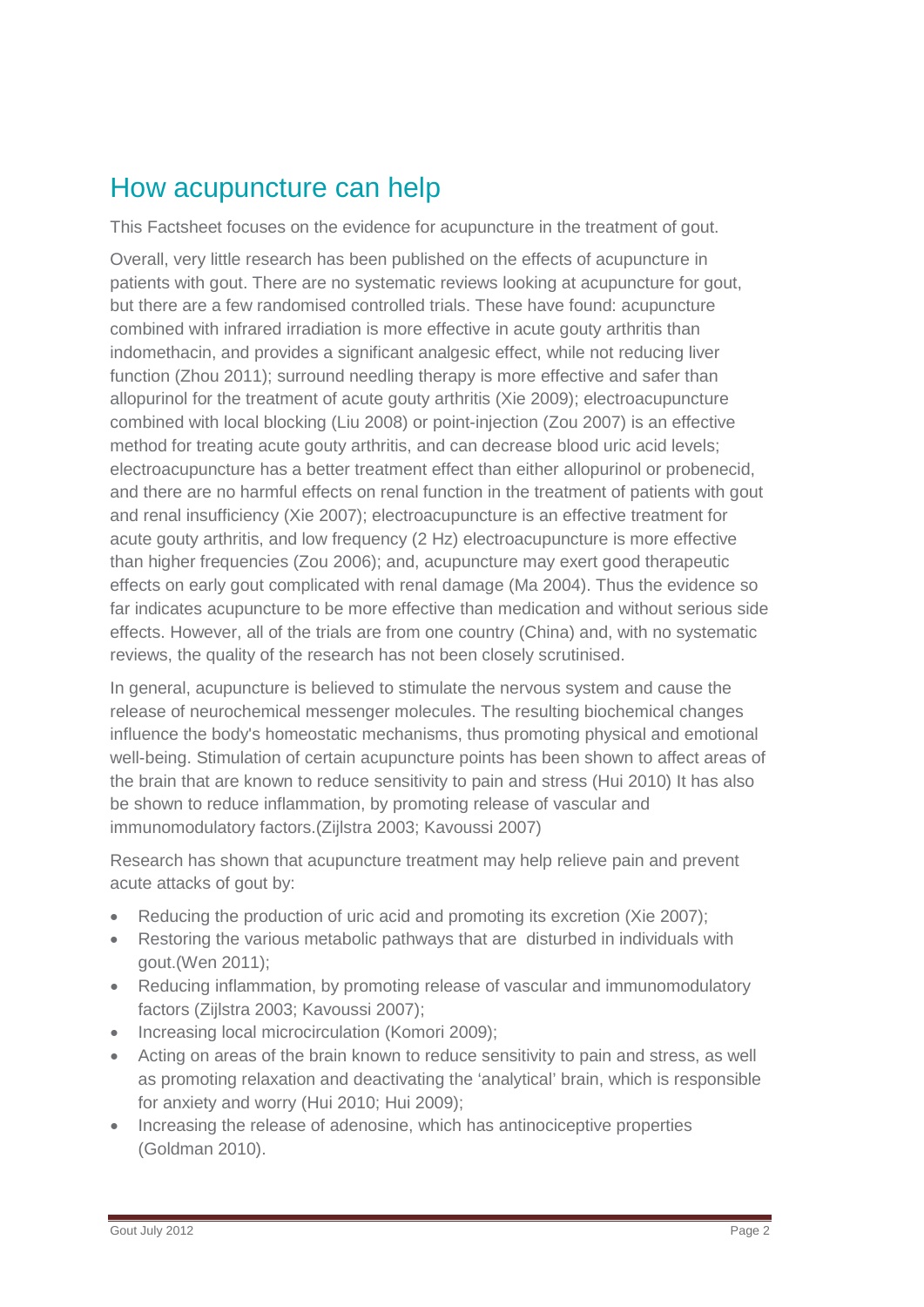### About traditional acupuncture

Acupuncture is a tried and tested system of traditional medicine, which has been used in China and other eastern cultures for thousands of years to restore, promote and maintain good health. Its benefits are now widely acknowledged all over the world, and in the past decade traditional acupuncture has begun to feature more prominently in mainstream healthcare in the UK. In conjunction with needling, the practitioner may use techniques such as moxibustion, cupping, massage or electro-acupuncture. They may also suggest dietary or lifestyle changes.

Traditional acupuncture takes a holistic approach to health and regards illness as a sign that the body is out of balance. The exact pattern and degree of imbalance is unique to each individual. The traditional acupuncturist's skill lies in identifying the precise nature of the underlying disharmony and selecting the most effective treatment. The choice of acupuncture points will be specific to each patient's needs. Traditional acupuncture can also be used as a preventive measure to strengthen the constitution and promote general wellbeing.

An increasing weight of evidence from Western scientific research (see overleaf) is demonstrating the effectiveness of acupuncture for treating a wide variety of conditions. From a biomedical viewpoint, acupuncture is believed to stimulate the nervous system, influencing the production of the body's communication substances - hormones and neurotransmitters. The resulting biochemical changes activate the body's selfregulating homeostatic systems, stimulating its natural healing abilities and promoting physical and emotional wellbeing.

### About the British Acupuncture Council

With over 3000 members, the British Acupuncture Council (BAcC) is the UK's largest professional body for traditional acupuncturists. Membership of the BAcC guarantees excellence in training, safe practice and professional conduct. To find a qualified traditional acupuncturist, contact the BAcC on 020 8735 0400 or visit [www.acupuncture.org.uk](http://www.acupuncture.org.uk/)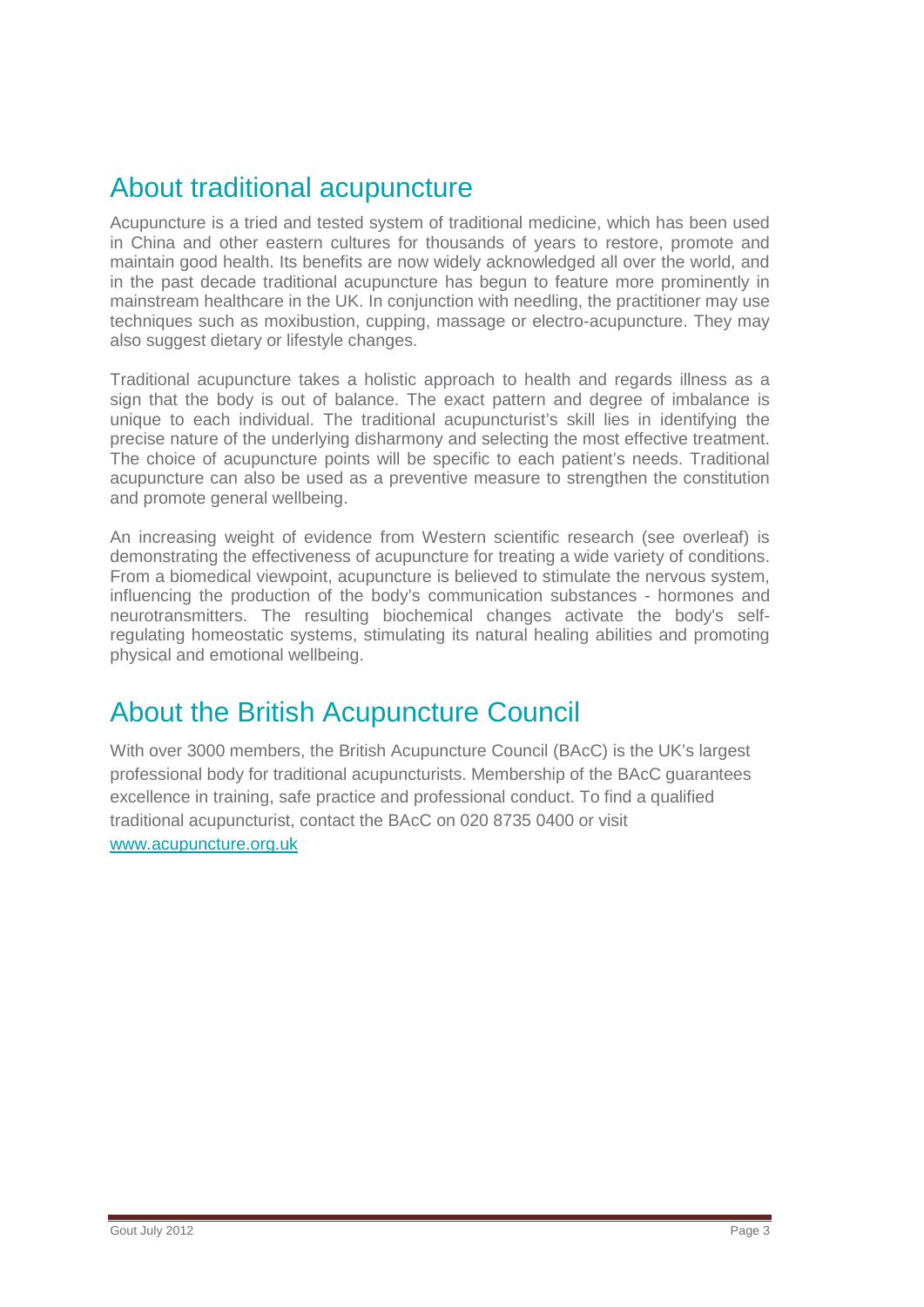# ACUPUNCTURE AND GOUT

## The evidence

| <b>Research</b>                                                                                                                                                                                               | <b>Conclusion</b>                                                                                                                                                                                                                                                                                                                                                                                                                                                                                                                                                                                                                                                                                                                                                                                                                                                                                                                                                                                                                                                                                                                                                                       |
|---------------------------------------------------------------------------------------------------------------------------------------------------------------------------------------------------------------|-----------------------------------------------------------------------------------------------------------------------------------------------------------------------------------------------------------------------------------------------------------------------------------------------------------------------------------------------------------------------------------------------------------------------------------------------------------------------------------------------------------------------------------------------------------------------------------------------------------------------------------------------------------------------------------------------------------------------------------------------------------------------------------------------------------------------------------------------------------------------------------------------------------------------------------------------------------------------------------------------------------------------------------------------------------------------------------------------------------------------------------------------------------------------------------------|
| <b>Randomised controlled trials</b>                                                                                                                                                                           |                                                                                                                                                                                                                                                                                                                                                                                                                                                                                                                                                                                                                                                                                                                                                                                                                                                                                                                                                                                                                                                                                                                                                                                         |
| Zhou L et al. Comparative observation<br>of the efficacy on acute gouty arthritis<br>between acupuncture combined with<br>infrared irradiation and western<br>medicine. Zhongguo Zhen Jiu 2011; 31:<br>787-9. | A randomised controlled trial that compared the efficacy of<br>acupuncture plus infrared irradiation and indomethacin (25mg<br>three times daily) in treatment of acute gouty arthritis in 160<br>patients. Before and after treatment, pain severity, blood uric<br>acid (BUA) levels, erythrocyte sedimentation rate (ESR), alanine<br>aminotransferase (ALT) and aspartate aminotransferase (AST)<br>were measured. Additionally, the efficacy and the impacts on<br>liver function were assessed. The curative rate was 52.5% in the<br>acupuncture group, which was superior to 22.5% in the<br>indomethacin group (p<0.01). Acupuncture gave more effective<br>analgesia than indomethacin (p<0.01), while the effect on<br>reducing BUA and ERS levels was the same (all p>0.05). After<br>treatment, there were no changes in ALT and AST levels in the<br>acupuncture group, but they increased withindomethacin (all<br>p<0.01). The researchers concluded that acupuncture combined<br>with infrared irradiation is more effective in acute gouty arthritis<br>than indomethacin, and that it provides a significant analgesic<br>effect, while not reducing liver function. |
| Xie XQ et al. Observation on<br>therapeutic effect of surrounded<br>needling therapy on acute gouty<br>arthritis. Zhongguo Zhen Jiu 2009; 29:<br>$375 - 7.$                                                   | A randomised controlled trial that compared the clinical<br>therapeutic effect of surround needling therapy on acute gouty<br>arthritis in 60 patients. The total effective rate was 93.3% in the<br>surround needling therapy group and 80.0% in the allopurinol<br>group (p<0.01); the serum uric acid contents before and after<br>treatment were 516.85micromol/L and 293.77micromol/L<br>respectively for the acupuncture group, and 509.66micromol/L<br>and 333.66mciromol/L for allopurinol, with significant differences<br>before and after treatment in the two groups (both p<0.05), and<br>with a significant difference in the serum uric acid after treatment<br>between the two groups (p<0.01). The surround needling<br>therapy group had no adverse reaction, and the adverse reaction<br>rate in the allopurinol group was 46.7% (p<0.01). The<br>researchers concluded that surround needling therapy is more<br>effective and safer than allopurinol for the treatment of acute<br>gouty arthritis.                                                                                                                                                                |
| Liu B et al. Observation on therapeutic<br>effect of electroacupuncture combined<br>with local blocking therapy on acute<br>gouty arthriti]. Zhongguo Zhen Jiu 2008;<br>28: 659-61.                           | A randomised controlled trial that compared local blocking plus<br>electroacupuncture with indomethacin (25mg three times daily)<br>and allopurinol (100mg three times daily) for the treatment of<br>acute gouty arthritis in 100 patients. The therapeutic effects and<br>changes of pain score and serum uric acid were observed. The<br>effective rate was 96.4% in the observation group and 84.1% in<br>the control group (p<0.05). Before and after treatment, pain<br>scores were 3.48 and 0.94, and 3.45 and 2.11, and serum uric<br>acid contents were 539 micromol/L and 376 micromol/L, and<br>552 micromol/L and 426 micromol/L in the two groups,<br>respectively. After treatment, pain score and serum uric acid<br>content significantly decreased in both groups (both p<0.01) and<br>more so with electroacupuncture than drug treatment (both<br>p<0.01). The researchers concluded that electroacupuncture<br>combined with local blocking is an effective method for treatment<br>of acute gouty arthritis and it can decrease blood uric acid levels.                                                                                                            |
| Xie JY et al. Study on mechanisms of                                                                                                                                                                          | A randomised controlled trial that compared therapeutic effects                                                                                                                                                                                                                                                                                                                                                                                                                                                                                                                                                                                                                                                                                                                                                                                                                                                                                                                                                                                                                                                                                                                         |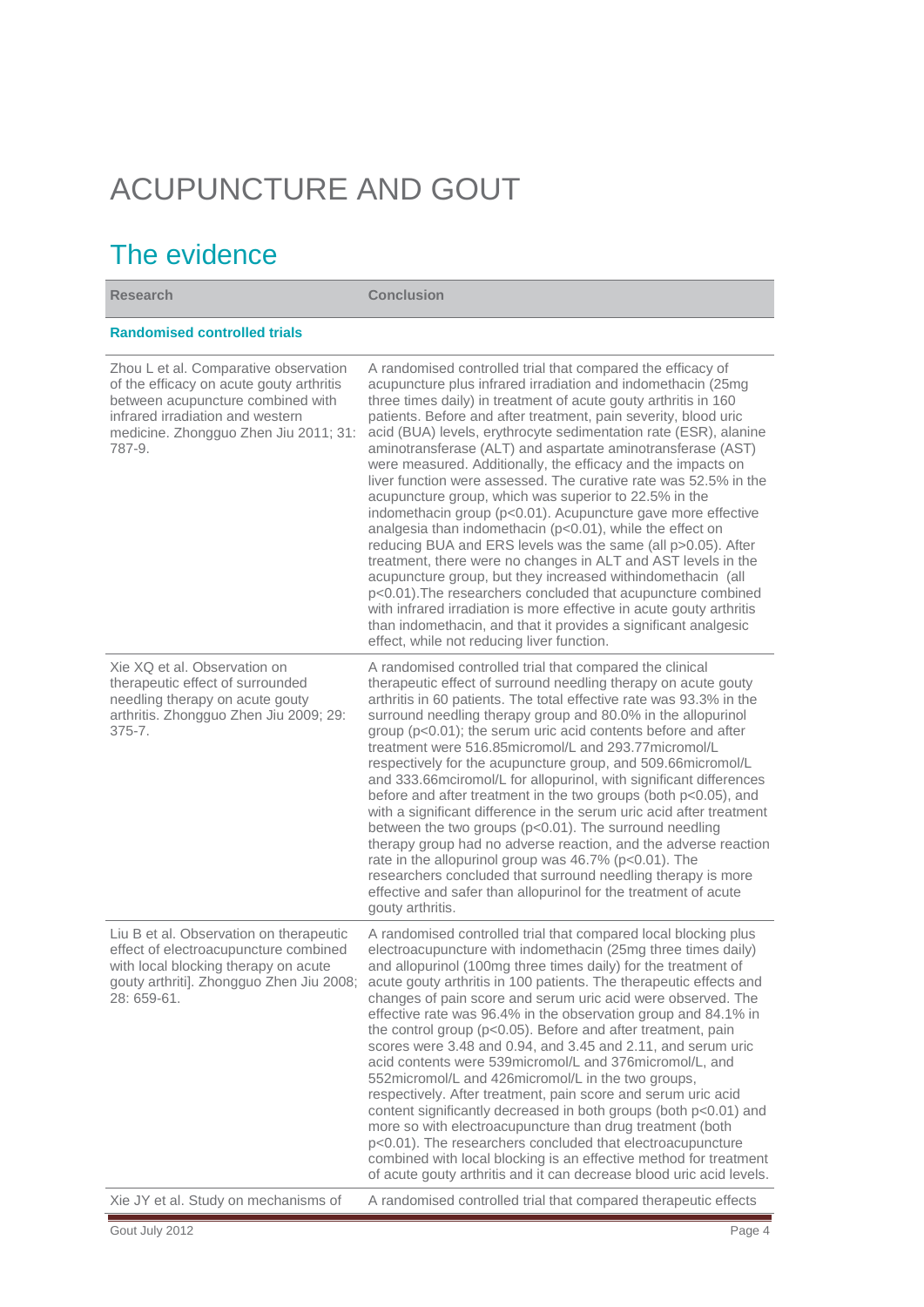| electroacupuncture treatment of acute<br>gouty arthritis. Zhongguo Zhen Jiu<br>2007; 27: 898-900.                                                                                 | of electroacupuncture (EA), allopurinol and probenecid on acute<br>gouty arthritis in 90 patients with gout and renal insufficiency.<br>There were significant differences in blood (BUA) and urinary<br>(UUA) uric acid levels before and after treatment (p<0.01). There<br>was no significant difference between the EA group and the<br>allopurinol group in blood uric acid levels after treatment<br>(p>0.05) nor between the EA group and the probenecid group in<br>the urinary uric acid levels (p>0.05). Comparison of therapeutic<br>effects among the 3 groups indicated that the mean rank was<br>56.23 in the EA group, 43.17 in the allopurinol group and 37.10<br>in the probenecid group. The researchers concluded that<br>electroacupuncture can reduce the production of uric acid and<br>promote the excretion of uric acid, has a better treatment effect<br>than either allopurinol or probenecid, and that there are no<br>harmful effects on renal function. Overall, they concluded that<br>electroacupuncture is an effective therapeutic method for<br>treatment of gout with renal insufficiency. |
|-----------------------------------------------------------------------------------------------------------------------------------------------------------------------------------|--------------------------------------------------------------------------------------------------------------------------------------------------------------------------------------------------------------------------------------------------------------------------------------------------------------------------------------------------------------------------------------------------------------------------------------------------------------------------------------------------------------------------------------------------------------------------------------------------------------------------------------------------------------------------------------------------------------------------------------------------------------------------------------------------------------------------------------------------------------------------------------------------------------------------------------------------------------------------------------------------------------------------------------------------------------------------------------------------------------------------------|
| Zou R et al. Observation on therapeutic<br>effect of electroacupuncture combined<br>with acupoint-injection on acute gouty<br>arthritis. Zhongguo Zhen Jiu 2007; 27:<br>$15 - 7.$ | A randomised controlled trial that compared electroacupuncture<br>plus point-injection and western medicine in 60 patients with<br>acute gouty arthritis There was a significant difference between<br>the two groups in the therapeutic effect in favour of<br>electroacupuncture (p<0. 01), and the analgesic effect was<br>better than that in the control group (p<0. 01).<br>Electroacupuncture was also superior to the control group in<br>terms of decreasing blood uric acid (p<0. 01). The researchers<br>concluded that electroacupuncture combined with point-injection<br>is an effective method for the treatment of acute gouty arthritis,<br>and that it can decrease blood uric acid content.                                                                                                                                                                                                                                                                                                                                                                                                                 |
| Zou R et al. Comparative study on<br>treatment of acute gouty arthritis by<br>electroacupuncture with different<br>frequency. Chin J Integr Med 2006; 12:<br>$212 - 4.$           | A randomised controlled trial that compared electroacupuncture<br>(EA) of different frequencies and conventional medicine in the<br>treatment of acute gouty arthritis in 72 patients. The time to pain<br>relief was shorter and it lasted longer in the electroacupuncture<br>group than the medication group (all p<0.01). The analgesic<br>effect was better in low frequency electroacupuncture group than<br>the high frequency group, as was the reduction in serum uric<br>acid levels (p<0.01). The researchers concluded that<br>electroacupuncture is an effective treatment for acute gouty<br>arthritis, and that low frequency (2 Hz) EA showed a better<br>efficacy.                                                                                                                                                                                                                                                                                                                                                                                                                                            |
| Ma X. Clinical analysis for the<br>acupuncture treatment in 42 cases of<br>gouty renal damage. J Tradit Chin Med<br>2004; 24: 185-7.                                              | A randomised controlled trial that observed the therapeutic<br>effects of acupuncture on gouty renal damage in 72 patients.<br>Changes in 24-hour urinary protein content, blood creatinine,<br>uric acid and urea nitrogen in the blood before and 1 month after<br>treatment were also recorded. The total effective rate in the<br>treatment group reached 95.2%, which was higher than 63.3% in<br>the control group. After 1 month of treatment, urinary protein<br>content, blood creatinine, uric acid and urea nitrogen in the blood<br>were reduced in both groups, but the reduction rate in the<br>treatment group was greater than that in the control group. The<br>researchers concluded that acupuncture may exert good<br>therapeutic effects on early gout complicated with renal damage<br>by adjusting the metabolism and improving renal function.                                                                                                                                                                                                                                                         |

#### **Possible mechanisms of acupuncture**

Wen SL et al. Effect of acupuncture on rats with acute gouty arthritis inflammation: a metabonomic method for profiling of both urine and plasma metabolic perturbation. Am J Chin Med 2011; 39: 287-300.

An animal-based study that assessed the effects of acupuncture in acute gouty arthritis model rats. The results showed that acupuncture could restore the metabolite network disturbed by monosodium urate administration.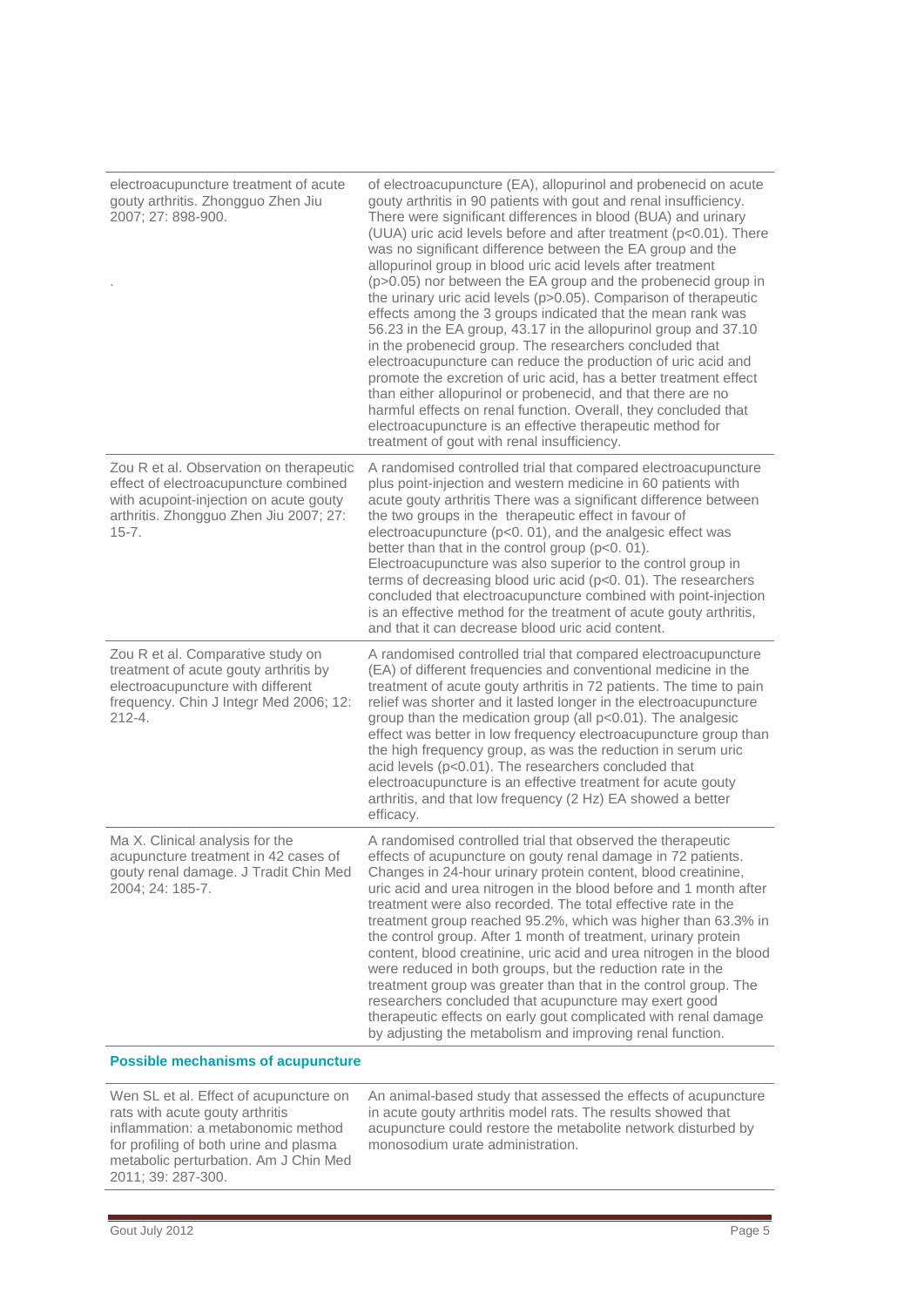| Goldman N et al. Adenosine A1<br>receptors mediate local anti-nociceptive<br>effects of acupuncture. Nat Neurosci<br>2010; May 30.                                                            | A study showing that the neuromodulator adenosine, which has<br>anti-nociceptive properties, was released during acupuncture in<br>mice, and that its anti-nociceptive actions required adenosine A1<br>receptor expression. Direct injection of an adenosine A1 receptor<br>agonist replicated the analgesic effect of acupuncture. Inhibition<br>of enzymes involved in adenosine degradation potentiated the<br>acupuncture-elicited increase in adenosine, as well as its anti-<br>nociceptive effect. The researchers concluded that their<br>observations indicate that adenosine mediates the effects of<br>acupuncture and that interfering with adenosine metabolism may<br>prolong the clinical benefit of acupuncture.                                                                                                                                                                                                                                                                                                                                                                                           |
|-----------------------------------------------------------------------------------------------------------------------------------------------------------------------------------------------|-----------------------------------------------------------------------------------------------------------------------------------------------------------------------------------------------------------------------------------------------------------------------------------------------------------------------------------------------------------------------------------------------------------------------------------------------------------------------------------------------------------------------------------------------------------------------------------------------------------------------------------------------------------------------------------------------------------------------------------------------------------------------------------------------------------------------------------------------------------------------------------------------------------------------------------------------------------------------------------------------------------------------------------------------------------------------------------------------------------------------------|
| Hui KK et al. Acupuncture, the limbic<br>system, and the anticorrelated networks<br>of the brain. Auton Neurosci 2010; 157:<br>81-90.                                                         | Studies have shown that acupuncture stimulation, when<br>associated with sensations comprising deqi, evokes deactivation<br>of a limbic-paralimbic-neocortical network, as well as activation<br>of somatosensory brain regions. These networks closely match<br>the default mode network and the anti-correlated task-positive<br>network. The effect of acupuncture on the brain is integrated at<br>multiple levels, down to the brainstem and cerebellum and<br>appears to go beyond either simple placebo or somatosensory<br>needling effects. Needling needs to be done carefully, as very<br>strong or painful sensations can attenuate or even reverse the<br>desired effects. Their results suggest that acupuncture mobilises<br>the functionally anti-correlated networks of the brain to mediate<br>its actions, and that the effect is dependent on the<br>psychophysical response. They discuss potential clinical<br>application to disease states including chronic pain, major<br>depression, schizophrenia, autism, and Alzheimer's disease.                                                             |
| Hui K.K.-S. The salient characteristics<br>of the central effects of acupuncture<br>needling: limbic-paralimbic-neocortical<br>network modulation. Human Brain<br>Mapping 2009; 30: 1196-206. | This study assessed the results of fMRI on 10 healthy adults<br>during manual acupuncture at 3 acupuncture points and a sham<br>point on the dorsum of the foot. Although certain differences<br>were seen between real and sham points, the hemodynamic and<br>psychophysical responses were generally similar for all 4 points.<br>Acupuncture produced extensive deactivation of the limbic-<br>paralimbic-neocortical system. Clusters of deactivated regions<br>were seen in the medial prefrontal cortex, the temporal lobe and<br>the posterior medial cortex. The sensorimotor cortices, thalamus<br>and occasional paralimbic structures such as the insula and<br>anterior middle cingulate cortex showed activation. The<br>researchers concluded that their results provided additional<br>evidence that acupuncture modulates the limbic-paralimbic-<br>neocortical network. They hypothesised that acupuncture may<br>mediate its analgesic, anti-anxiety, and other therapeutic effects<br>via this intrinsic neural circuit that plays a central role in the<br>affective and cognitive dimensions of pain. |
| Komori M et al. Microcirculatory<br>responses to acupuncture stimulation<br>and phototherapy. Anesth Analg 2009;<br>108: 635-40.                                                              | Experimental study on rabbits in which acupuncture stimulation<br>was directly observed to increase diameter and blood flow<br>velocity of peripheral arterioles, enhancing local microcirculation.                                                                                                                                                                                                                                                                                                                                                                                                                                                                                                                                                                                                                                                                                                                                                                                                                                                                                                                         |
| Kavoussi B, Ross BE. The                                                                                                                                                                      | Review article that suggests the anti-inflammatory actions of                                                                                                                                                                                                                                                                                                                                                                                                                                                                                                                                                                                                                                                                                                                                                                                                                                                                                                                                                                                                                                                               |

neuroimmune basis of anti-inflammatory traditional and electro-acupuncture are mediated by efferent acupuncture. Integr Cancer Ther 2007; vagus nerve activation and inflammatory macrophage